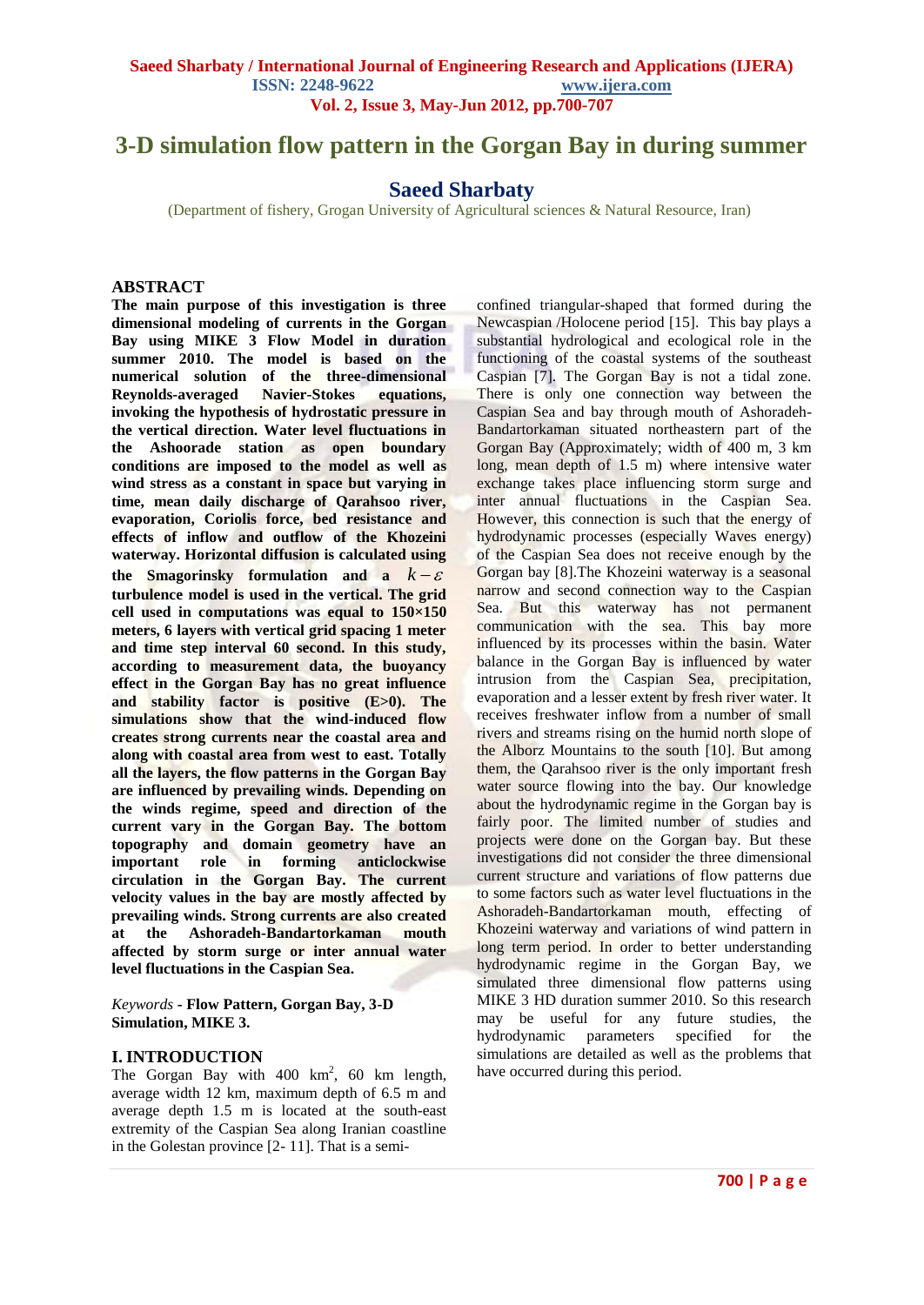#### **II. Model Description, Main Equations and Numerical Formulation**

The hydrostatic (HS) model in MIKE 3 HD is a general numerical modeling system for simulation of unsteady three-dimensional flow in estuaries, bays and coastal areas as well as in lakes and oceans. It simulates flows taking into account bathymetry and external forcing such as meteorology, tidal elevations, currents and other hydrographic conditions [3]. The mathematical foundation for the standard MIKE 3 HD engine is the mass equation and the Reynolds-averaged Navier-Stokes equation, including an artificial compressibility (ACM) due to the chosen numerical solution procedure. The hydrodynamic module of MIKE 3 makes use of the so-called Alternating Direction Implicit technique to integrate the equations for mass and momentum conservation in the space-time domain. The equation matrices, which result for each direction and each individual grid line, are solved by Double Sweep algorithm. These equations read [5] (only X-direction is shown for  $2<sup>nd</sup>$  equation):

$$
\frac{1}{\rho c_s^2} \frac{\partial P}{\partial t} + \frac{\partial u}{\partial x} + \frac{\partial v}{\partial y} + \frac{\partial w}{\partial z} = S_{MASS}
$$
 (1)

$$
\frac{\partial u}{\partial t} + \frac{\partial u u}{\partial x} + \frac{\partial u v}{\partial y} + \frac{\partial u w}{\partial z} +
$$
\n
$$
2\omega \left( -v \sin(\phi) + w \sin(\phi) \sin(\lambda) \right) =
$$
\n
$$
-\frac{1}{\rho} \frac{\partial P}{\partial x} + \frac{\partial}{\partial x} (2v_t \frac{\partial u}{\partial x}) + \frac{\partial}{\partial y} \left( v_t \left( \frac{\partial u}{\partial y} + \frac{\partial v}{\partial x} \right) \right) +
$$
\n
$$
\frac{\partial}{\partial z} \left( v_t \left( \frac{\partial u}{\partial z} + \frac{\partial v}{\partial z} \right) \right) + u_{ss} S_{mass} \quad (2)
$$

Where

 $\rho$  Density

*s c* Speed of sound in water

*u*,*v*,*w* Velocities in x,y,z directions

 $\omega$  Coriolis parameter

 $\phi$ ,  $\lambda$  Latitude, Longitude

 $U_t$  Turbulent eddy viscosity

*SMASS*

Source/sink term with

$$
S_{MASS} = \sum_{i_s=1}^{N_s} \delta(x - x_{s,i_s}, y - y_{s,i_s}, z - z_{s,i_s}) Q_{s,i_s}
$$

 $\delta$  Delta function of source/sink coordinates m<sup>-3</sup>  $x_{s,i_s}$ ,  $y_{s,i_s}$ ,  $z_{s,i_s}$  Coordinates of source/sink NO.  $i_s$  $Q_{s,i_s}$  Discharge at source/sink NO.  $i_s$ , m<sup>3</sup>/s

The differences between MIKE 3 HS and MIKE 3 ACM are:

A hydrostatic pressure assumption is applied, i.e. the vertical accelerations are assumed to be negligible. The vertical velocity w is assumed negligible, resulting in the removal of the secondary Coriolis term and the last diffusion term. The pressure is split up into two parts, the external pressure and the internal pressure. The external pressure is directly linked to the free surface, and the internal pressure is due to the density differences. The fluid is assumed incompressible, as opposed to the standard version of MIKE 3 HD. Consequently, the compressibility term in the mass equations is discarded.

$$
\frac{\partial u}{\partial x} + \frac{\partial v}{\partial y} + \frac{\partial w}{\partial z} = S_{mass}
$$
 (3)

$$
\frac{\partial u}{\partial t} + \frac{\partial u u}{\partial x} + \frac{\partial u v}{\partial y} + \frac{\partial u w}{\partial z} - 2\omega v \sin(\phi) =
$$
\n
$$
-\frac{1}{\rho} \frac{\partial P}{\partial x} + \frac{\partial}{\partial x} (2v_t \frac{\partial u}{\partial x}) + \frac{\partial}{\partial y} \left( v_t \left( \frac{\partial u}{\partial y} + \frac{\partial v}{\partial x} \right) \right) +
$$
\n
$$
\frac{\partial}{\partial z} \left( v_t \left( \frac{\partial u}{\partial z} \right) + u_{ss} S_{mass} \right) \tag{4}
$$

The external/internal pressure gradient force is given by:

$$
\frac{1}{\rho} \frac{\partial P}{\partial x} = g \frac{\rho(\zeta)}{\rho} \frac{\partial \zeta}{\partial x} + \frac{g}{\rho} \int_{z}^{z} \frac{\partial \rho}{\partial x} dz \tag{5}
$$

Where

*g* Acceleration due to gravity

 $\zeta$  Surface elevation

In the ACM version of MIKE 3, the top horizontal layer containing the free surface is solved separately from, but not independently of, the underlying cells. The top layer is layer-integrated as opposed to the underlying cells. In the hydrostatic version of MIKE 3, the equations to be solved are in their layerintegrated form for both the top layer and the underlying cells. This is due to the solution procedure, where it is convenient to have the same formulation for all cells in each water column. Assuming that the horizontal velocities are constant over the layer thickness. The layer-integrated form of (3)-(4), with the pressure gradient force inserted, is:

$$
\frac{\partial u h}{\partial x} + \frac{\partial v h}{\partial y} + w_{top} - w_{bot} = P - E
$$
  
+ 
$$
\sum_{i_s} \delta(x - x_{s,i_s}, y - y_{s,i_s}) Q_{s,i_s}
$$
 (6)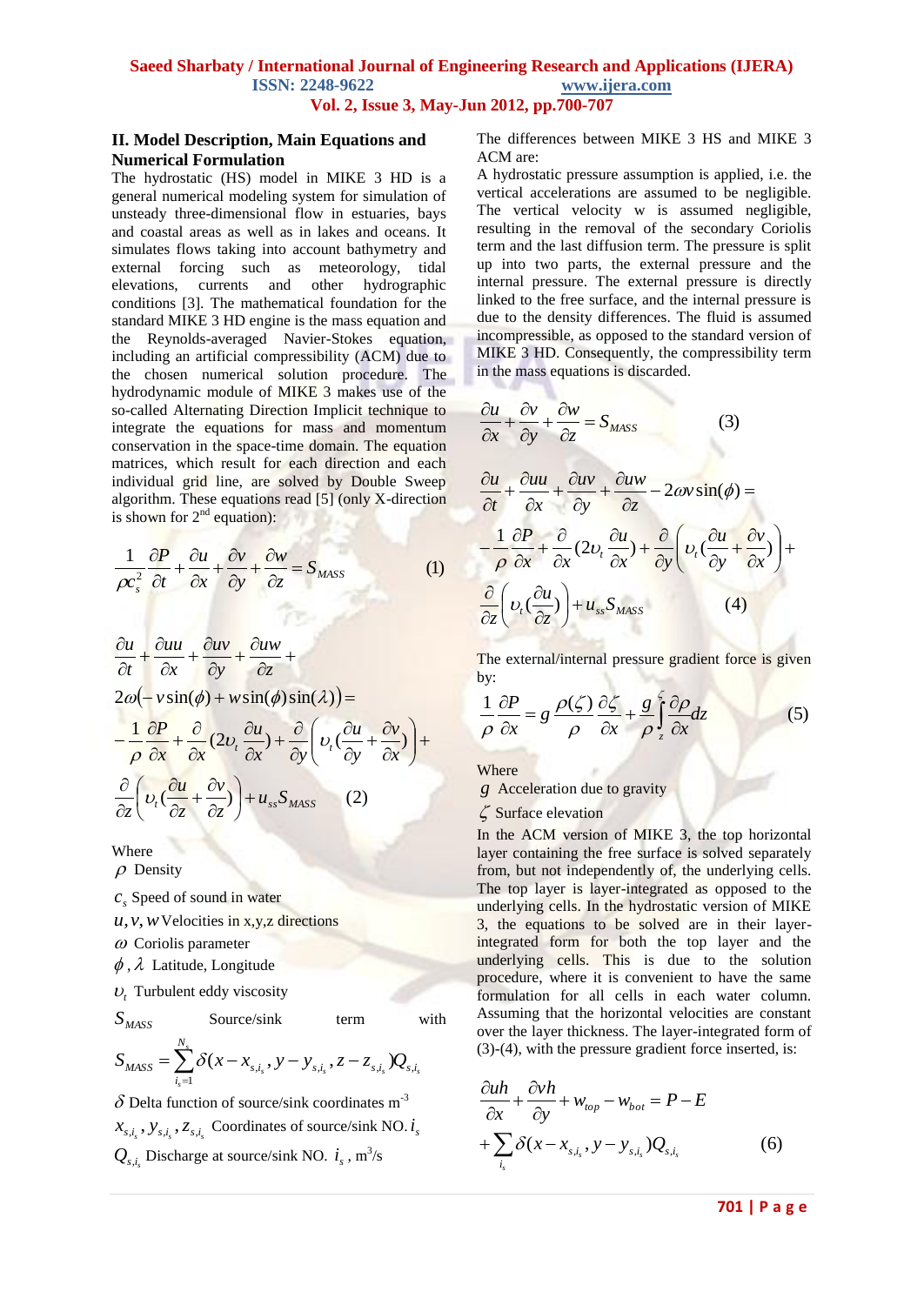$$
\frac{\partial u h}{\partial t} + \frac{\partial u u h}{\partial x} + \frac{\partial u v h}{\partial y} + (u w)_{top} - (u w)_{bot}
$$
  
\n
$$
-2\omega v h \sin(\phi) = -gh \frac{\partial \zeta}{\partial x} - \frac{g}{\rho} \int_{layer} \left( \int_{z'}^{\zeta} \frac{\partial \rho}{\partial x} dz' \right) dz
$$
  
\n
$$
+ \frac{\partial}{\partial x} \left( 2v_t h \frac{\partial u}{\partial x} \right) + \frac{\partial}{\partial y} (v_t h \left( \frac{\partial u}{\partial y} + \frac{\partial v}{\partial x} \right) + v_t \left( \frac{\partial u}{\partial z} \right)_{top}
$$
  
\n
$$
-v_t \left( \left( \frac{\partial u}{\partial z} \right)_{bot} + u_{ss} \sum_{i_s} \delta(x - x_{s,i_s}, y - y_{s,i_s}) Q_{s,i_s} \right) (7)
$$

Where the sums represent all point source/sink in the considered layer, and precipitation and evaporation terms,  $P$  and  $E$  (m/s), have been expluded from the sum. The precipitation and evaporation terms is only included if the considered layer is the surface layer. The depth-integrated version of (6) is:

$$
\frac{\partial \zeta}{\partial t} + \frac{\partial UH}{\partial X} + \frac{\partial VH}{\partial Y} = P - E
$$
  
+ 
$$
\sum_{i_s} \delta(X - X_{s,i_s}, Y - Y_{s,i_s})Q_{s,i_s}
$$
 (8)

With sum over all point source/sinks.

The turbulence is modeled in terms of an Eddy [Viscosity](mk:@MSITStore:C:\Program%20Files\DHI\MIKEZero\bin\M3Nested.chm::/m3hd_Ref45.html#wp1114087) and a bed shear stress. In this study, we used mixed  $1D - \varepsilon$ , 2D Smagorinsky Turbulence model for determined horizontal and vertical eddy viscosity. The horizontal eddy viscosity is determined by Smagorinsky formula [12].

$$
v_r = L^2 \sqrt{S_{ij} S_{ji}} \qquad (9)
$$
  

$$
S_{ij} = \frac{1}{2} (\frac{\partial u_i}{\partial x_j} + \frac{\partial u_j}{\partial x_i}) \qquad (10)
$$

 $u_i$ , Are the velocity components in the  $x_i$  -directions.  $L$  Is a length scale and for the vertical direction, a 1D  $k - \varepsilon$  model is applied.

$$
v_T = C_\mu \frac{k^2}{\varepsilon} \qquad (11)
$$

*k* The turbulent kinetic energy

 $\varepsilon$  The dissipation rate of turbulent kinetic energy

 $C_{\mu}$  Is an empirical constant

The bed stress is specified in terms of a drag coefficient formulation according to the relation,

$$
\frac{\tau_{bottom}}{\rho} = C_D u^* |u^*| \qquad (12)
$$

 $\tau_{bottom}$  Is the bottom shear stress

 $u^*$  The first computational speed encountered above the bottom.

 $C_D$  Is the drag coefficient.

When using the mixed  $1D - \varepsilon$ , 2D Smagorinsky closure model, the bed drag coefficient reads

$$
C_{D} = \left[ \frac{k(1 - \frac{K_{s}}{30Z_{b}})}{\log(\frac{30Z_{b}}{K_{s}}) - (1 - \frac{K_{s}}{30Z_{b}})} \right]
$$
(13)

 $Z_b$  Is the vertical extent of the bottom grid cell

*K* Is von karmans constant

 $c<sub>s</sub>$  Is bed roughness length scale

Temperature and salinity are two properties of marine waters. Together, they govern the density of seawater. Surface seawater that is made denser by cooling and increased salinity, or mixing, sinks to depths where its density is equal to that of the surrounding water. The water then spreads horizontally over great distances, moving between waters of lesser density above and greater density below. It continues spreading outward at a very slow pace compared to surface currents as more water of the same density sinks from the surface [16]. The baroclinic effect by fresh river runoff on the saline water body of the Gorgan Bay can influence on the local zone. The Gorgan Bay has low salinity and it varies little with depth (approximately, 0.12 ppt). The temperature varies with depth only  $1^{\circ}$ c. Sharp gradients of salinity and temperature occur near the mouths of rivers, mouth of Ashoradeh-Bandartorkaman and Khozeini waterway. Since salinity and temperature variations were not of concern in this study, density driven flow caused from buoyancy force was neglected. The magnitude of the buoyancy effect could be considerable (unstable,  $E<0$ ) or inconsiderable (stable,  $E>0$ ) by means of static stability factor [14]. According to measurement data, the density increases from the upper layer to the bottom layer. This yields a stable condition in the Gorgan Bay in which the stability factor is positive (E>0). It could be concluded that the buoyancy effect in the Gorgan Bay has no great influence on water movements in this study.

#### **III. Model Set-Up**

MIKE 3 is a finite difference model with constant grid spacing in x, y and z directions, and therefore model area has to be rectangular in horizontal plane. A Cartesian coordinate system was selected with xaxis  $= 50$  km (in west-east direction) and y-axis  $=$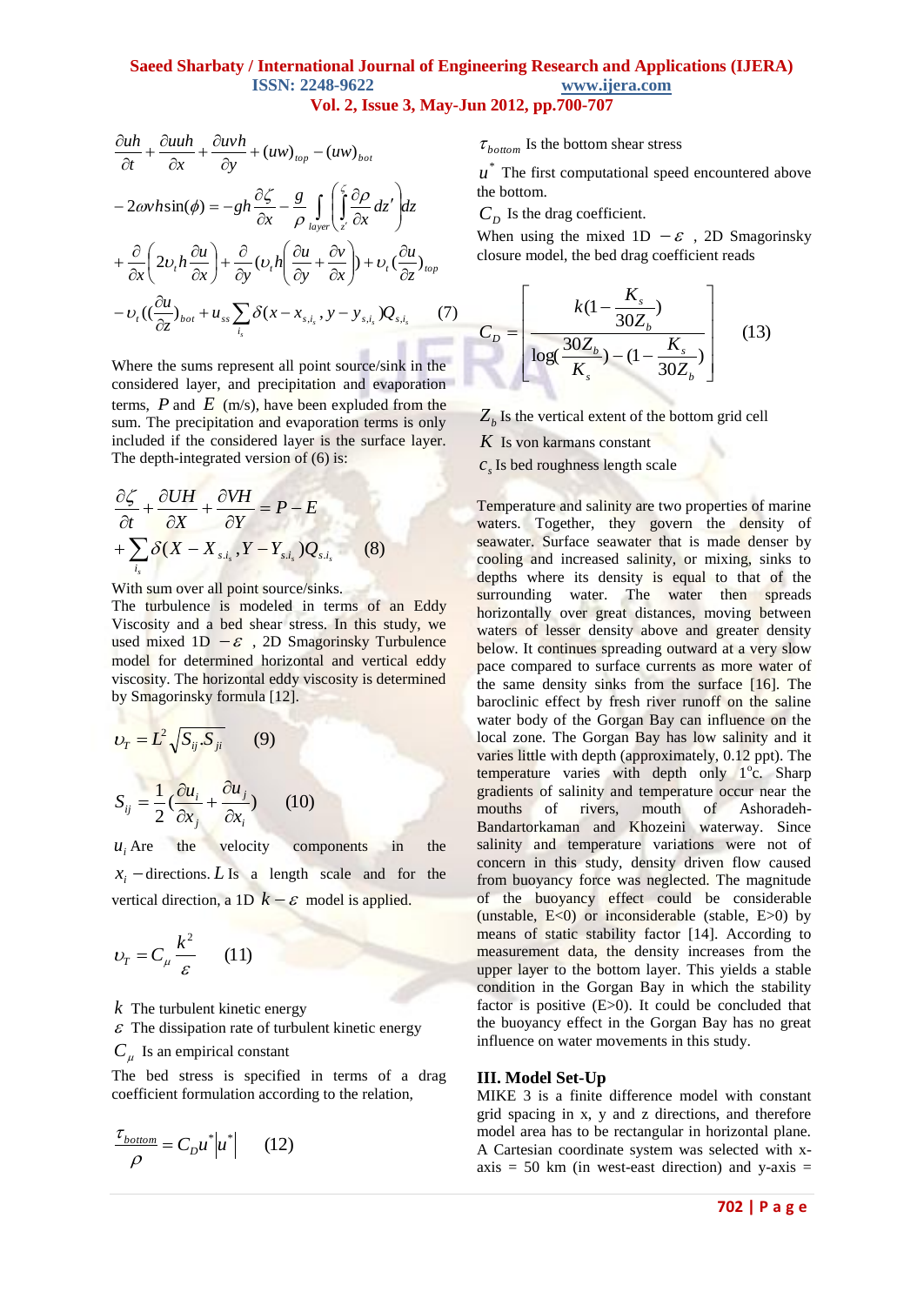15.45 km (in north-south direction), and the model domain was divided into  $335 \times 150$  square grids with a grid size of 150 m. Before being used in the numerical model, the water depths were corrected to mean sea level from the chart datum. The numbers of vertical layers are 6 and vertical grid spacing is 1 meter. Estimated number of computational points was equaled 82651.in this study, due to 30 cm rising in water level of the Caspian Sea in recent years, this amount was added to all depths of the Gorgan Bay [1]. The Courant number represents stability of model problems. The Courant number,  $C_R$  is defined as follows:

$$
C_R = c \times \frac{\Delta t}{\Delta x}
$$
 (14)

Where  $\Delta t$  is the time step  $\Delta s$  is the grid spacing in one of the horizontal directions and c is the celerity of the barotropic wave given by:

$$
c = \sqrt{g.h} \tag{15}
$$

As the barotropic information (about surface elevations and velocities) in the computational grid travels at a speed corresponding to the celerity, the Courant number actually expresses how many grid points the information moves in one time step [4]. For the model of Gorgan Bay, a grid spacing of 150 meters and time step of 60 second produced a max Courant number of 3.2. The measurements of water level by tide gauge in north of the open model boundary imposed on the model as a time series. For the sea surface boundary, 10 minute variations of wind data including speed and direction as varying with time but constant in space for the Gorgan Bay were gathered during summer 2010 from a meteorological station at the Bandartorkaman, located in the closest town to the bay (less than 2 km) (Figure 1).



**Figure 1. Summer wind speed and direction in the Gorgan Bay.**

In broad terms, summer tends to be windier than other seasons, with fewer occurrences of calm periods and a slightly higher mean wind speed. During this season, winds come predominantly from the southwestern, western and northwestern quarters. The driving force due to wind blowing is calculated from the following quadratic law:

$$
f(v)\frac{\rho_{air}}{\rho_{water}}v^2\tag{16}
$$

Where  $f(v)$  is the wind friction coefficient,  $\rho$  is the density (the ratio equals  $1/800$ ) and  $V$  is the wind velocity in m/s 10 m above the sea surface. The wind friction in the sea surface is varying with wind speed, so in order to affect the wind friction factor with wind speed variation we used smith and banks formula [13]:

$$
f(v) = \begin{cases} f_0 & \text{for } v < v_0 \\ f_0 + \frac{v - v_0}{v_1 - v_0} (f_1 - f_0) & \text{for } v_0 \le v \le v_1 \\ f_1 & \text{for } v > v_1 \end{cases}
$$
  

$$
f_0 = 0.00013 \qquad v_0 = 0 \quad m/s \qquad (17)
$$
  

$$
f_1 = 0.0026 \qquad v_1 = 30 \quad m/s \qquad (17)
$$

Where

. . .

# $v_1$ ,  $v$ ,  $v_0$ : Are wind speed

# $f_0, f_1$ : Wind friction parameter

Daily mean evaporation and river runoff from Qarahsoo river utilizing as a source and sink parameters in the model. The Khozeini waterway is a seasonal narrow waterway that located in east part of Miankaleh peninsula and its water exchange dependent to water level in the Caspian Sea. This waterway is opened in warm season and water intrusion from the Caspian Sea to the bay (as a source term) but that closed in cold season and water go back to the Caspian Sea (as a sink term until it closed completely). In this investigation, by having maximal and minimal amounts of water level and canal topography, water exchange through waterway was considered as a linear series. The main parameters to adjust during the calibration phase were bed resistance, eddy viscosity, bathymetry, boundary conditions and wind friction [9].

#### **IV. Discussion**

Figures 2 to 7 show mean flow pattern and velocity distribution in the different layers in the Gorgan Bay. As seen in figure 2, generally the flow pattern in the surface layer is as an anticlockwise ring. This ring can be seen clearly in central part of the bay in the most time. In western part of the bay that is a shallow part of the bay, there is a small anticlockwise gyre. In the eastern part of the Gorgan Bay and in near parts of the mouth confusion can be seen. It seems that this confusion that is as a result of inflow of the mouth has an important role in forming an anticlockwise pattern in the central part of the bay. So that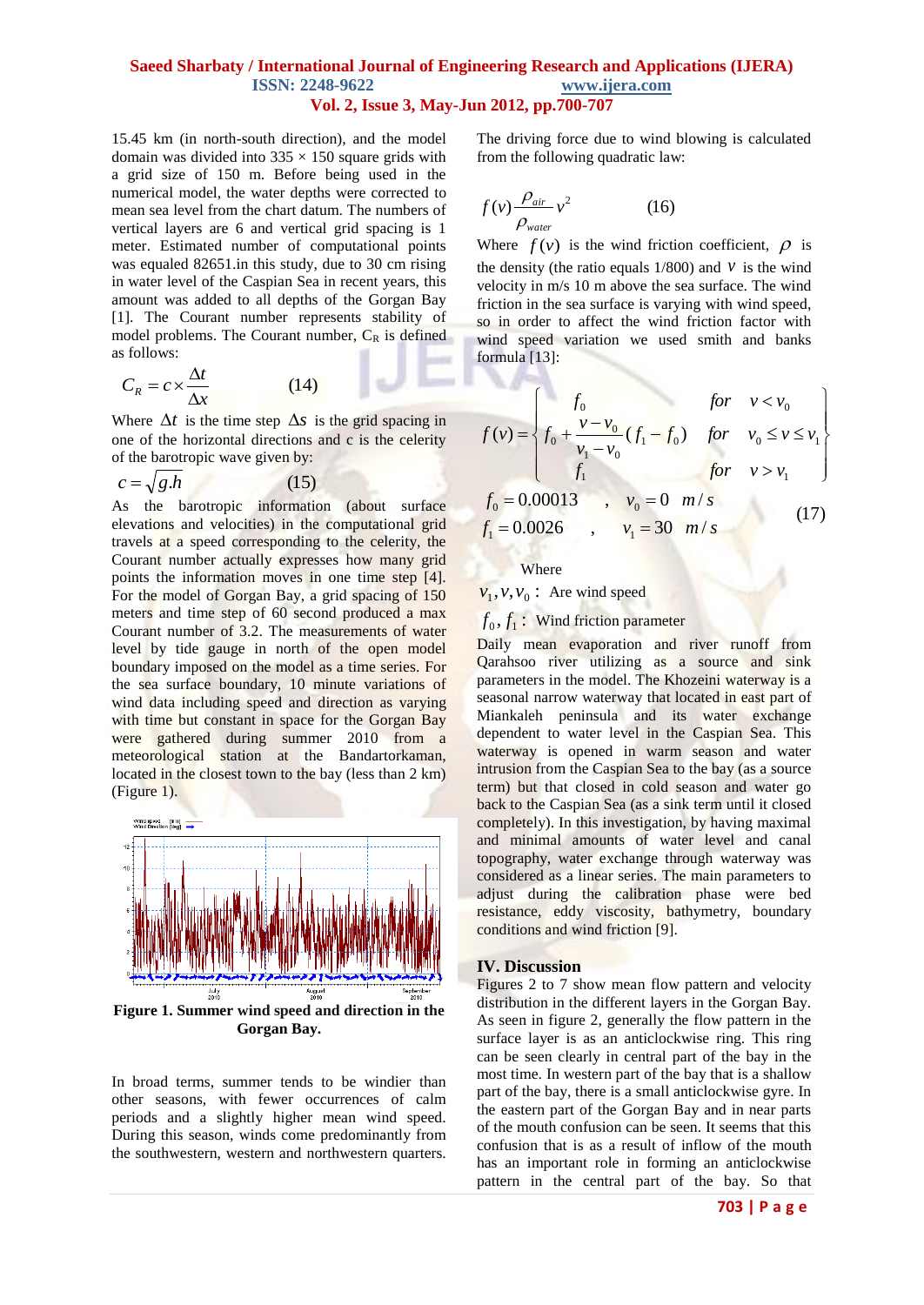influenced by the prevailing wind in this season that is the west wind, currents flow along with coastal zone from west to east. After reaching to the east coast, affected by bottom topography in this part is going to be two branches, first branch along the east coast are going toward the mouth and another branch after affected by inflow currents from the mouth (confusion area) go back to the west and make an anticlockwise ring. Shore currents in the northern and southern coasts are along the coast and moving from west to east. But current velocity values in the southern coastal parts are stronger than northern coastal parts. Variations of mean currents velocity in this layer are from 0.01 m/s in middle part of the bay to 0.05 m/s in north and south coastal zone. At the far west part of the bay, because of depth reduction and take a distance from Ashoorade-bandartorkman mouth, current speed is so down. In northeast parts and near the month, current speed will be increase influenced by water intrusion from the Caspian Sea. Mean flow pattern and velocity distribution in second layers in the Gorgan Bay has same results as first layer (figure 3). Such that, an anticlockwise ring in central part of the bay influenced by prevailing wind and inflow of the Ashoradeh- Bandartorkaman mouth can be seen. There is also a small anticlockwise gyre in western part of the bay. It seems that, current speed in central part of the bay is a little stronger than first layer, so that in this area currents with speed of 0.03 m/s can be seen. Mean current speed in this layer is about 0.03 to 0.04 m/s. Velocity values in

southern parts are more than northern parts. In third layer (figure 4) that is including the depth with more than 3 meter, an anticlockwise ring with mean current speed of 0.01 to 0.02 m/s is found. Due to the impossibility of observed depths below 3 meter in the western part of the bay in this layer, formation of an anticlockwise gyre starting to appear in this part. Confusion caused by inflowing water from the only open boundary of the model in the near part to the mouth is observable so good. The fourth layer that is characterized in that by the depth of more than 4 meter, only an anticlockwise ring in central part of the bay can be seen. Mean velocity values this part in this layer varying from 0.01 to 0.03 m/s (figure 5). Generally, current speed increasing in middle layers in comparing to upper layers. this subject is approximately consistent to data mesurments in summer 2002 [6]. In most parts of the fifth layer with depth of more than 5 meter, velocity distribution is about 0.03 m/s (figure 6). In the sixth layer that is included the deepest part of the bay with depth of 6 meter, current with speed of 0.03 m/s is found and are from east to west (figure7). Water exchange through Khozeini waterway and river runoff from Qarahsoo river have not effective role on the flow.



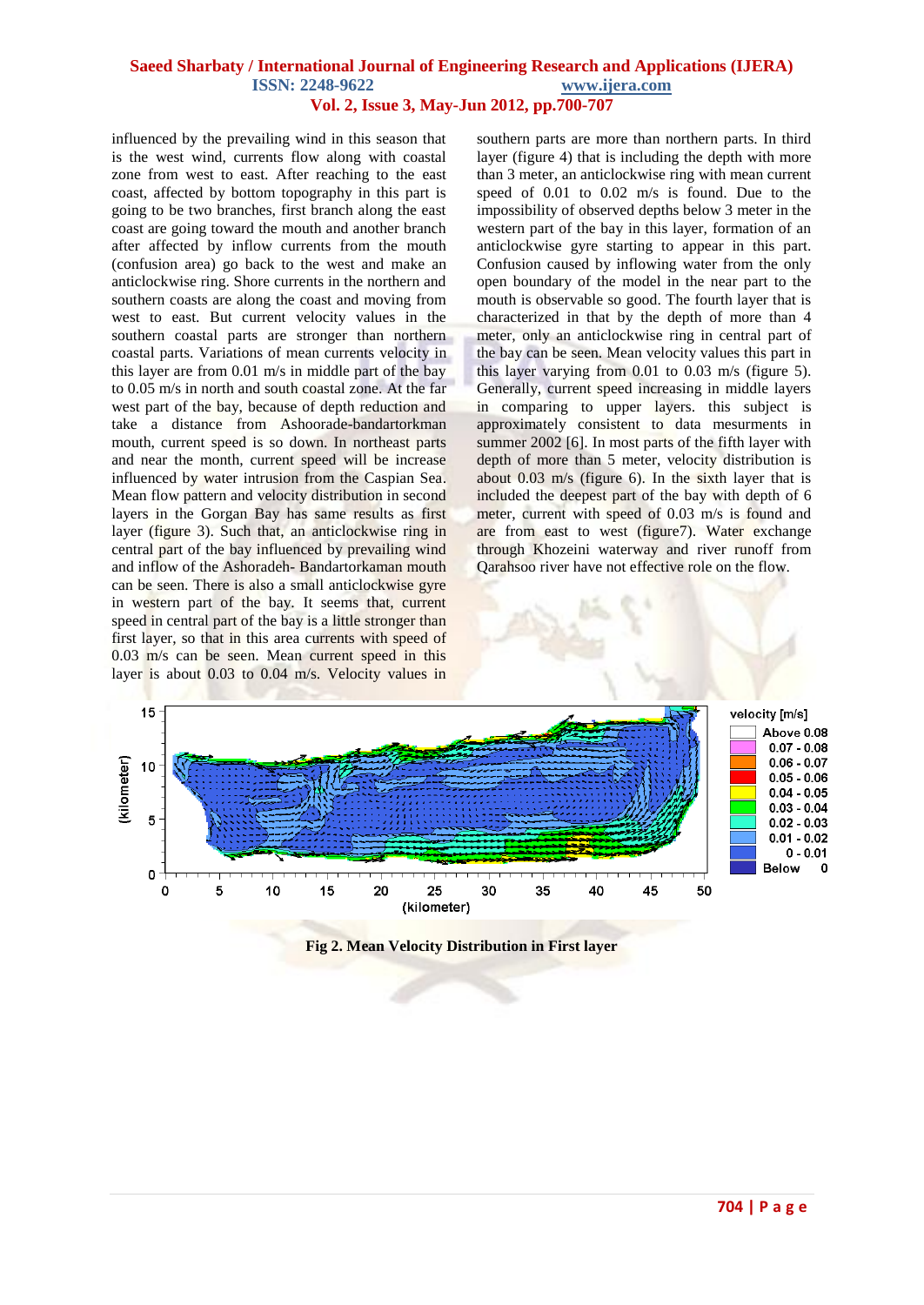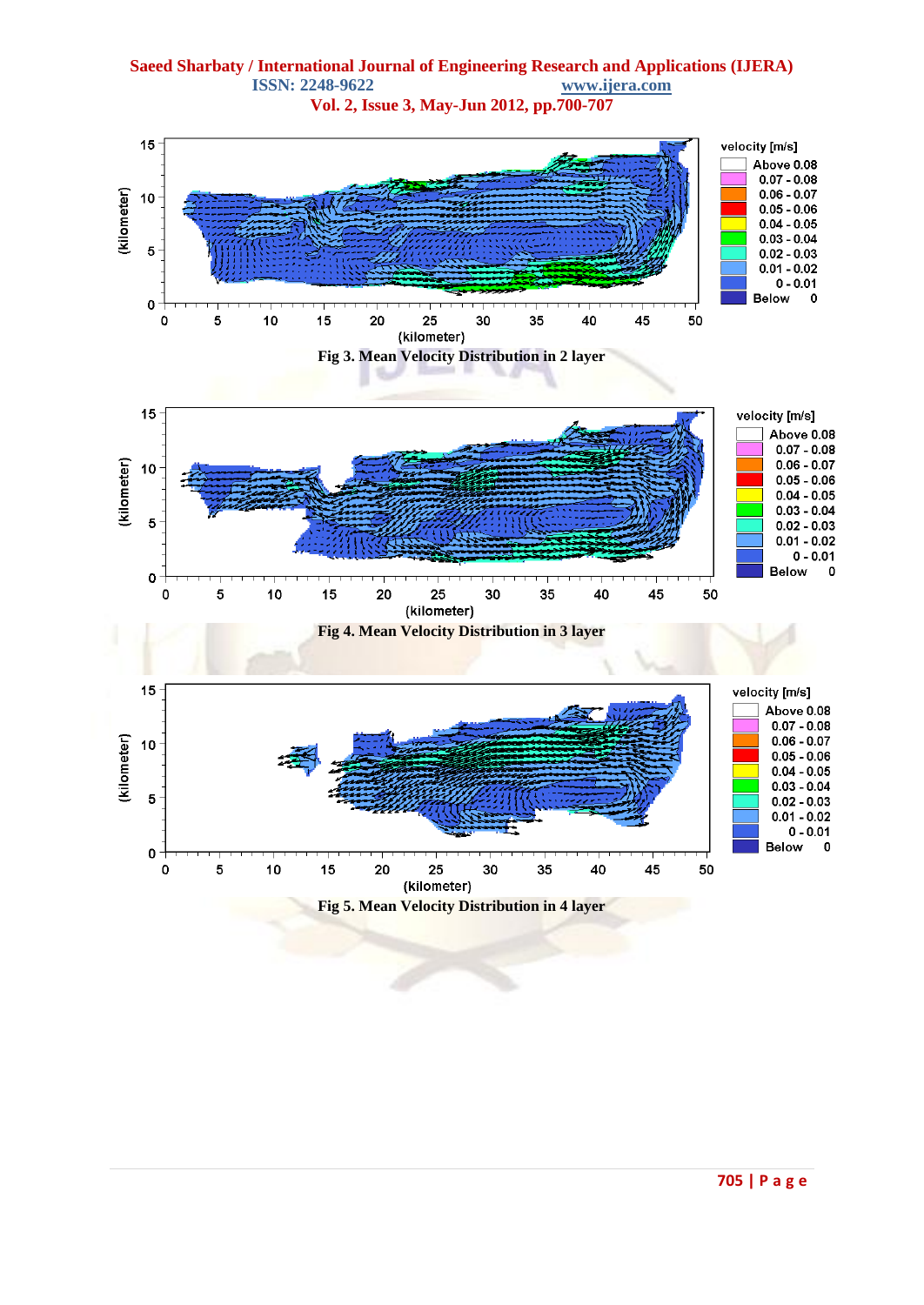



### **V. Conclusions**

3-D Flow pattern modeling in the Gorgan Bay was done using MIKE 3 HD in summer 2010. The pressure supposes to be hydrostatic in this modeling. Simulation results in six layers show that flow patterns in the Gorgan Bay are generally anticlockwise. Velocity values in the Gorgan bay are affecting by wind speed. Along the northern and southern shore strong currents are mostly from west to east. There are strong currents in the Ashoradeh-Bandartorkaman mouth affected by storm surge and inter annual water level fluctuations in the Caspian Sea. The bottom topography and domain geometry have an important role in forming anti-clockwise circulation in the Gorgan Bay. Depending on the speed and direction of the wind, which is forcing the flow, speed and direction of the current vary in the Gorgan Bay. Totally all the layers, the flow patterns in the Gorgan Bay is influenced by bathymetry, bay geometry and prevailing winds; respectively. Bat velocity in the bay is mostly affected by prevailing winds.

#### **Reference**

- [1] A.A. Ghanghorme and j. Malek, Water fluctuations in the Caspian Sea in (water annual 2008-2009) and environmental effecting factors, *Report Research, Caspian Sea National Research Center, 2010, 96*. (In Persian)
- [2] A.R Karbassi and R. Amirnezhad, Geochemistry of heavy metals and sedimentation rate in a bay adjacent to the Caspian Sea, *International Journal of Environmental Science & Technology, Vol.1, No.3, 2004, 191-198.*
- [3] Manual of MIKE 3, Coastal Hydraulic and Oceanography Hydrodynamic Module, Scientific Documentation, Danish Hydraulic Institute (DHI Software), 2007.
- [4] Manual of MIKE 3, Coastal Hydraulic and Oceanography Hydrodynamic Module, User Guide, Danish Hydraulic Institute (DHI Software), 2007.
- [5] Manual of MIKE 3 FLOW MODEL, Coastal Hydraulic and Oceanography Hydrodynamic Module, Hydrostatic Version, Scientific